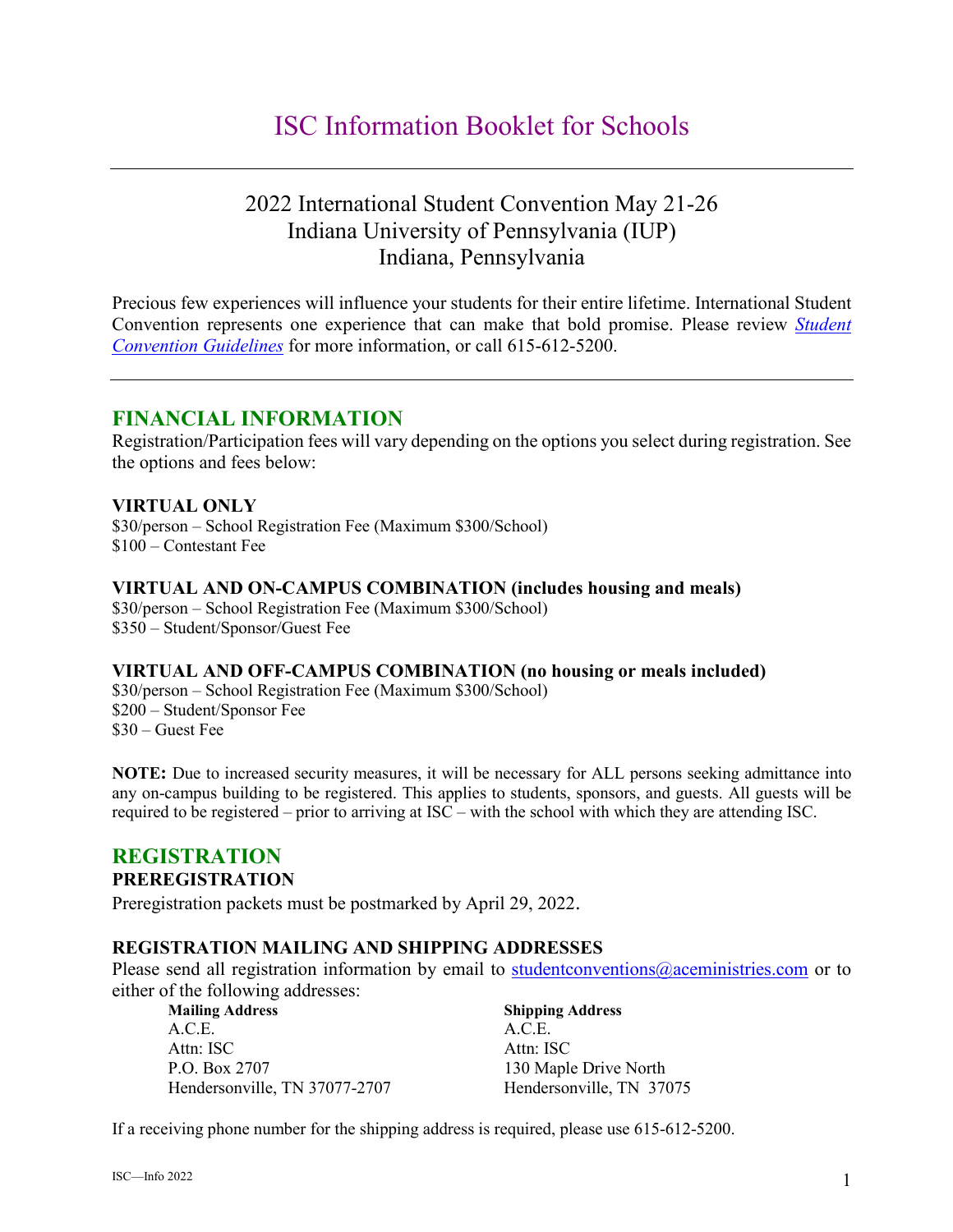### **ON-SITE REGISTRATION MAY 21**

On-site registration is from 10 a.m. until 7 p.m.

### **LATE REGISTRATION MAY 22**

Late registration is from 1 p.m. until 3 p.m. A \$50 per person late registration fee will be charged to those registering on Sunday, May 22.

### **DRESS CHECK**

There will be a mandatory dress check for all participants at registration. Come to IUP in appropriate Student Convention dress and with proper haircuts on registration day. Schools may not register unless all of the sponsors and students meet at least the nonrally dress code. See the *[Student](https://www.acestudentprograms.com/guidelines)  [Convention Guidelines](https://www.acestudentprograms.com/guidelines)* for specific details.

### **CAMPUS INFORMATION**

#### **NO EARLY ARRIVALS/THURSDAY NIGHT STAY OVERS**

Indiana University of Pennsylvania cannot accommodate any early arrivals (May 20) or Thursday night stay overs (May 26).

#### **SHIPPING AND MAILING ADDRESS**

If it is necessary for you to ship something to the Convention, please clearly address USPS, UPS®, or FedEx® correspondence or packages as follows:

*Name of Participant* Indiana University of Pennsylvania Attention: Conferences (KCAC) 1011 South Drive Indiana, Pennsylvania 15705

If a receiving phone number is required, please use 724-357-5222.

#### **KEY DEPOSIT**

There will be a \$15 key deposit.

### **WEATHER**

Average temperatures in May for the Indiana, Pennsylvania, area range from overnight lows in the 40s (4ºC) to daytime highs in the mid-70s (24ºC).

#### **CHECKOUT**

All those staying on campus must check out of the residence halls before the Awards Ceremony (Thursday, May 26, 8:30 a.m.). The last meal provided by the University will be breakfast on Thursday, May 26.

### **TRANSPORTATION**

Participants must make all arrangements for transportation to and from Indiana University of Pennsylvania. Be sure your ENTIRE transportation arrangements are confirmed before departing from home. IUP does not provide shuttle service within campus during ISC. Thus, transportation on and off campus is the responsibility of the schools/families.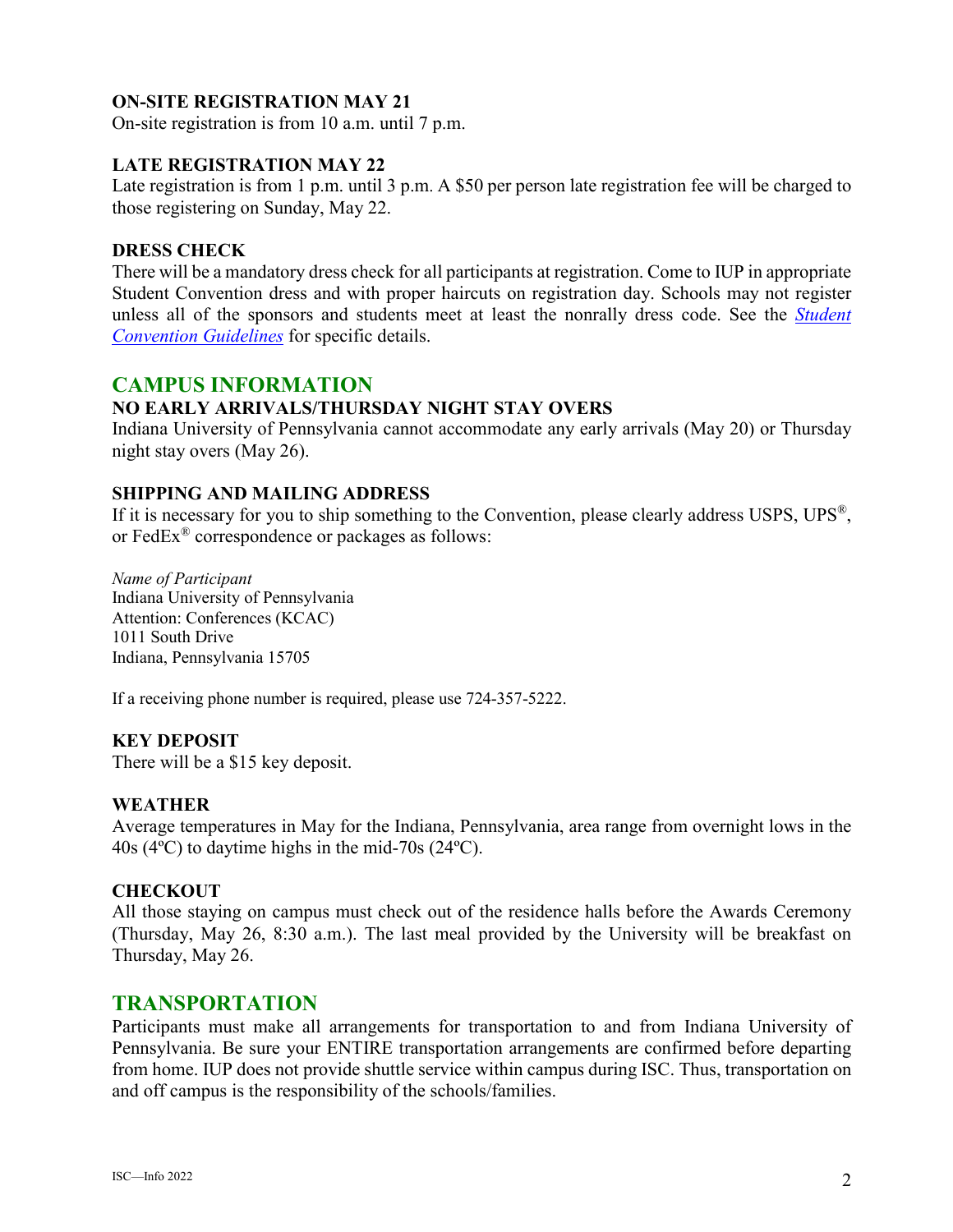**Air Travel**: Most major airlines serve the Pittsburgh International Airport. IUP is located in Indiana, Pennsylvania, which is 75 miles east, about a 1.5-hour drive from Pittsburgh International Airport.

**Public Transportation:** Greyhound Lines, Inc. provides service to Indiana, Pennsylvania.

### **HOUSING AND MEALS**

### **GUESTS**

Guests 13 years of age and older may register with a school and stay in the residence halls. Men will stay in the boys' residence hall and ladies in the girls' residence halls. Fees are the same as for contestants and sponsors. **(CHILDREN UNDER 13 YEARS OF AGE MAY NOT STAY IN RESIDENCE HALLS.)**

#### **NEW SECURITY POLICY**

ISC Passports are now required for all individuals to enter ISC events and rallies. Please register guests with your school's preregistration. Any unregistered guests must go to Master Control upon arrival on campus to register with their school and receive a passport. Children under the age of six are not allowed in competition rooms.

### **ON-CAMPUS MEALS**

Individuals staying off campus may eat meals in the Indiana University of Pennsylvania dining facilities for the following prices:

| <b>Breakfast</b> | \$7 |
|------------------|-----|
| Lunch            |     |
| Dinner           | 10  |

### **GUIDELINES AND FORMS**

STUDENT CONVENTION GUIDELINES Current *Student Convention Guidelines* may be viewed [here.](https://www.acestudentprograms.com/guidelines)

#### **SPONSOR FORMS (CF5)**

If you have a student who will have a sponsor from another school, a **copy** of that school's completed Sponsor Registration Form (CF5), with the appropriate signature, **must** be included in your registration packet. (Forms are available in the Forms section of the Guidelines.)

### **STUDENT CONVENTION SCREENING FORM (CF16)**

**ALL** schools must annually complete a Student Convention Screening Form (CF16) for conventions. (Forms are available in the Forms section of the Guidelines.)

### **ANNOUNCEMENTS**

### **EXHIBIT ENTRIES**

Exhibits staff will be available to accept submitted entries in Sutton between the hours of 1 p.m. and 9 p.m. on Saturday, May 21. **These exhibits must be checked in on Saturday!**

#### **JUDGES NEEDED**

International Student Convention is looking for qualified staff to assist in judging various areas of competition at this year's Convention. If you have training, experience, or other qualifications in a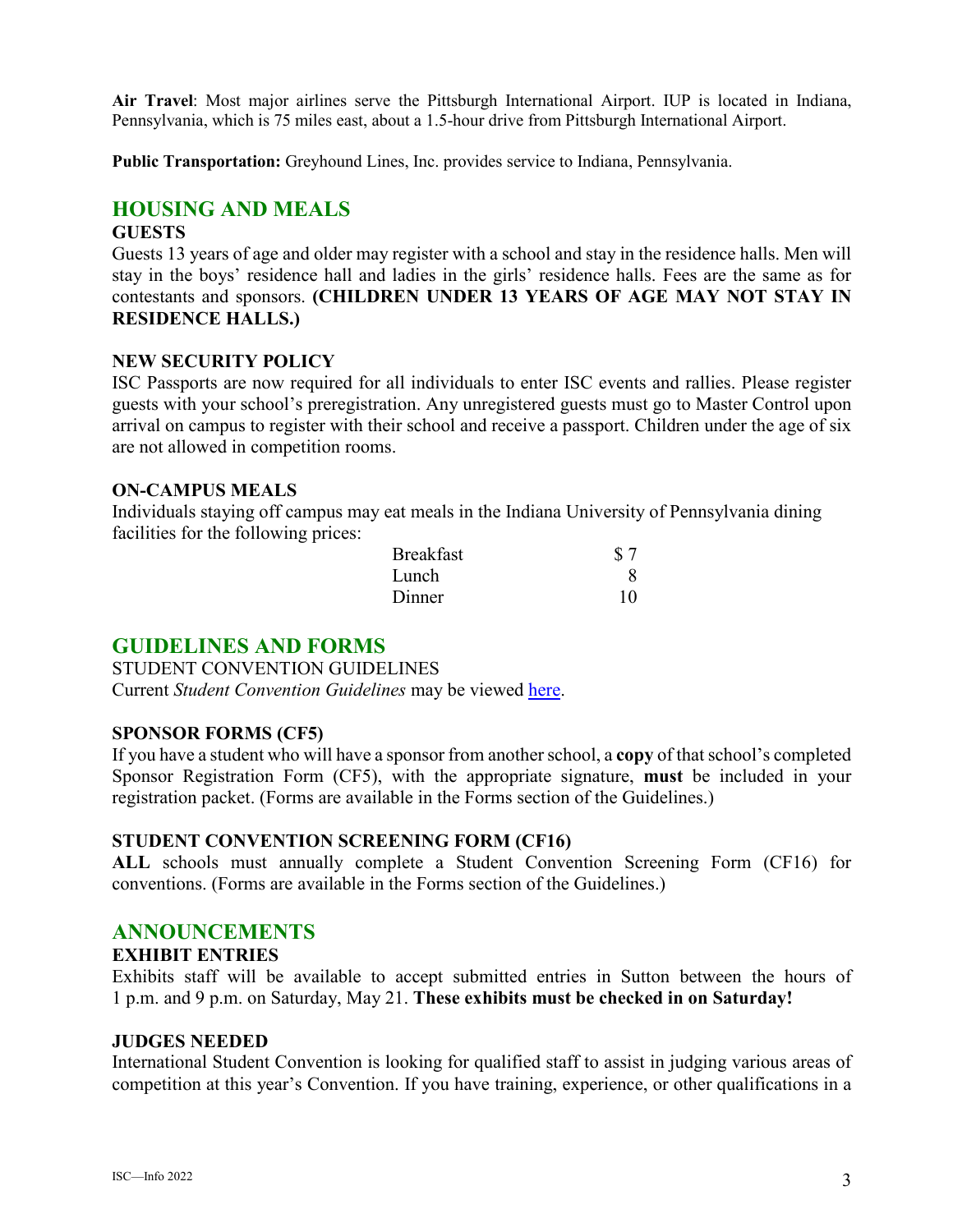particular field and would be willing to assist as a paid judge in this vital area of Convention, please email the Student Convention Office at [studentconventions@aceministries.com](mailto:studentconventions@aceministries.com) or call 615-612-5200.

### **JUDGES' MEETING**

There will be a mandatory meeting for all judges on Sunday morning immediately following the worship service in the KCAC Arena.

### **SUNDAY 10 A.M.**

Attendance is strongly encouraged at the Sunday morning orientation and worship service. Rest, practice, and becoming acquainted with the location of buildings and competition rooms are encouraged after the service.

### **AWARDS CEREMONY**

Out of respect for each winner, plan to attend the entire Awards Ceremony. The Awards Ceremony should conclude around 12:30 to 1:00 p.m. on Thursday, May 26. Schools will not be able to receive their packets unless they stay until the end of the Convention. Please make travel arrangements accordingly.

### **ATHLETIC INFORMATION**

Basketball and Volleyball: Competition will begin at 8 a.m. on Monday. No practice courts will be available before competition. Male competitors in athletic events must wear loose-fitting, full-length sweat pants, warm-up pants, trousers, or knee-length hemmed shorts. Male students may not wear shorts outside of athletic competition areas. Please wear long warm-ups or pants over shorts while going to and from competition.

### **OPEN COMPETITION AT ISC**

Please note that no Regional Convention qualification is required for the following "official" events. (Students are encouraged to participate in these events at Regional Student Convention; however, it is not a requirement to qualify for International Student Convention.)

NOTE: These events count toward the total number of school and individual entries submitted/entered. (Total combined number of performance and nonperformance events must not exceed twelve.) Only six entries from each school, except for Soulwinning, Golden Apple, Golden Lamb, Golden Harp, Christian Soldier, Christian Worker, and Consecutive Word Count.

- Bible Memory  $(\#201)$  Knitting  $(\#360)$
- Website Design  $(\#223)$  Afghans  $(\#362)$
- PowerPoint® Presentation-Linear (#224) Color Guard (#461)
- PowerPoint®-Nonlinear (#225) Flag Corps (#462)
- 
- 
- 
- 
- 
- Christian Worker (#235) Ventriloguism (#624)
- 
- 
- 
- 
- 
- 
- Soulwinning (#230) Music Composition (#550)
- Golden Apple (#231) Music Arranging (#551)
- Golden Lamb (#232) Dramatic Monologue (#603)
- Golden Harp (#233) Preaching—ages 13-15 (#609)
- Christian Soldier (#234) Preaching—ages 16 and up (#610)
	-
- Consecutive Word Count (#236) Interpretation for the Deaf (#626)
- Metalworking (#313) Radio Program (#627)